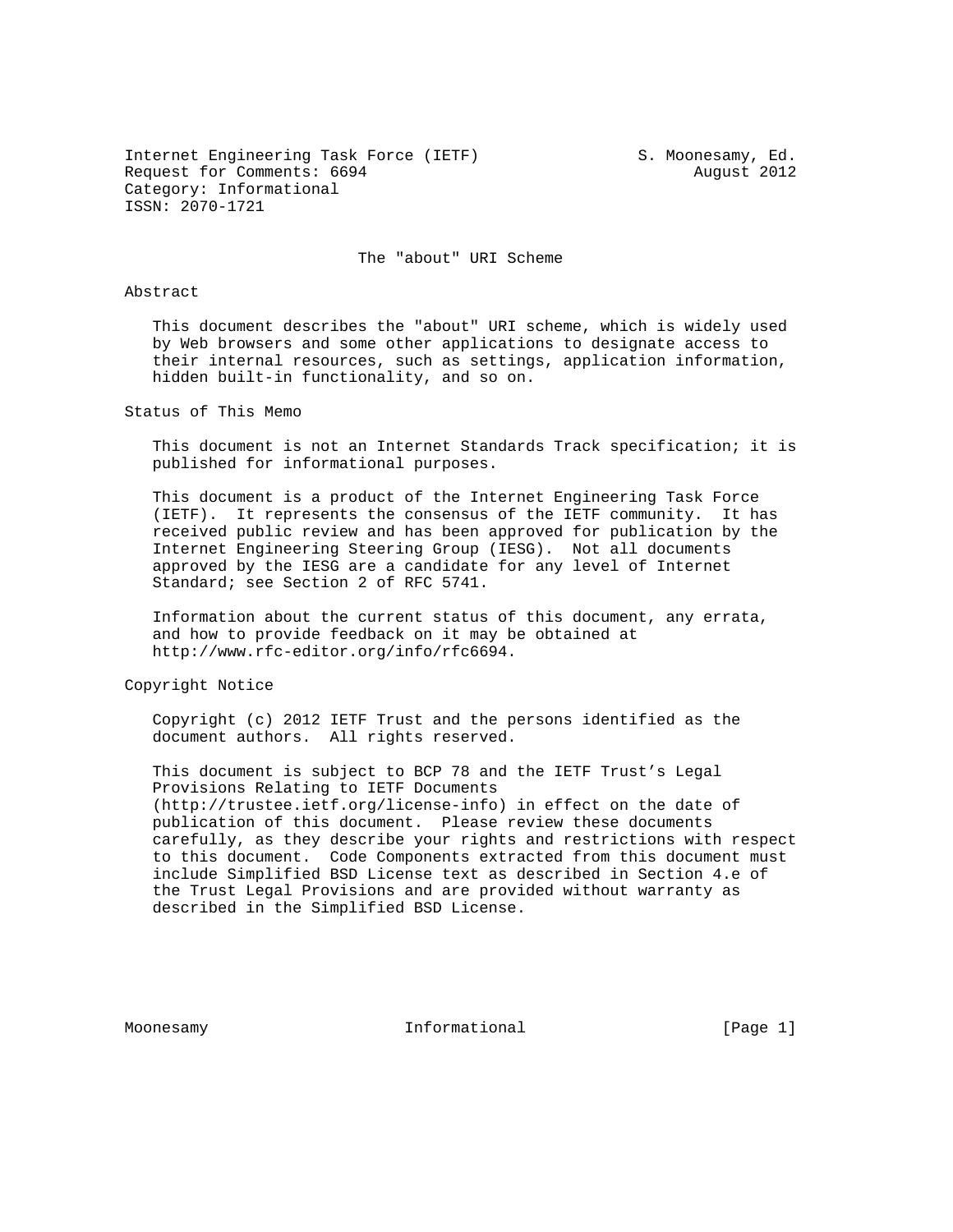Table of Contents

1. Introduction

 This document describes the "about" Uniform Resource Identifier (URI) scheme. The "about" URI scheme is currently widely used by Web browsers to designate access to their internal resources, such as settings, application information, and so-called "Easter eggs" (i.e., a hidden feature or joke in an application).

- 2. URI Scheme Specification
- 2.1. URI Scheme Syntax

The "about" URI syntactically conforms to the <about-uri> rule below, expressed using the Augmented Backus-Naur Form (ABNF) [RFC5234]:

 about-uri = "about:" about-token [ about-query ] [ about-fragment ] about-token = \*pchar about-query = "?" query about-fragment = "#" fragment pchar = <as specified in RFC 3986, Appendix A> query = <as specified in RFC 3986, Appendix A> fragment = <as specified in RFC 3986, Appendix A>

Moonesamy **Informational Informational** [Page 2]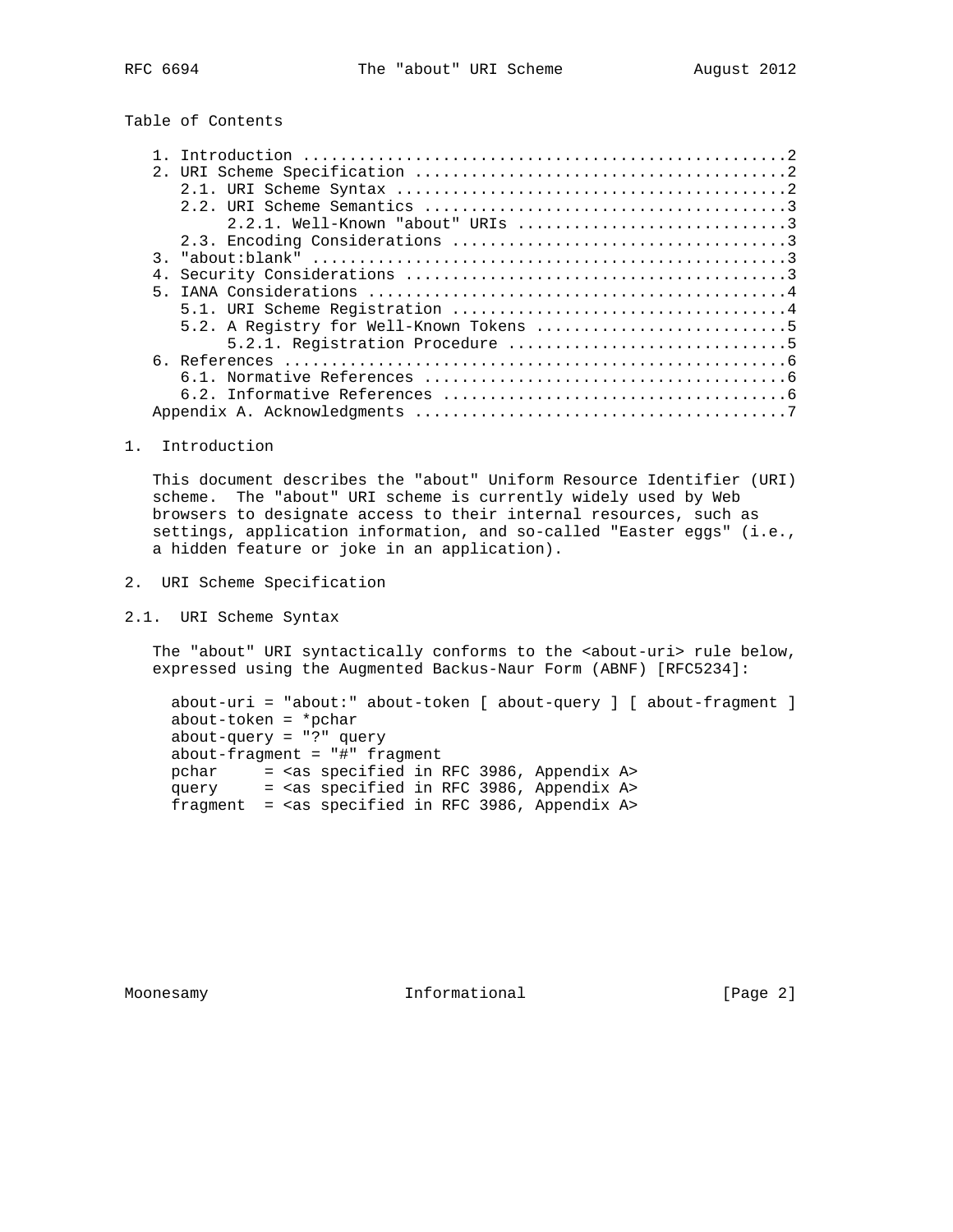## 2.2. URI Scheme Semantics

 The resource that is referenced by a particular "about" URI is denoted by the <about-token> part of the URI. It is not a hierarchical element for a naming authority. The <about-query> part specifies additional information about its handling and/or the information that should be returned by the resource referenced by the URI.

 It is impossible to specify a binding between all the possible tokens and the semantics of "about" URIs that would contain such tokens. Therefore, the resource referenced by the URI is generally considered to be specific to a Web browser implementation.

2.2.1. Well-Known "about" URIs

 Some <about-token>s have been reserved, as the behavior of the resource that is referenced is well-known (well-known tokens).

 A well-known "about" URI is a URI that has a well-known token as its <about-token> part. It is recommended that such URIs be handled in accordance with the specification referenced in the "about" URI Tokens registry (see Section 5.2).

 Well-known "about" URIs are intended to be registered when there is a need to codify the behavior of a particular <about-token>.

2.3. Encoding Considerations

 "about" URIs are subject to encoding rules as defined in RFC 3986 [RFC3986].

3. "about:blank"

 This document defines one well-known token: "blank". The "about:blank" URI refers to a resource represented in the browser by a blank page.

4. Security Considerations

 Security considerations for URIs are discussed in Section 7 of RFC 3986 [RFC3986]. However, most of those provisions do not apply to the "about" URI scheme, as they are mainly scoped to schemes used in the Internet.

Moonesamy **Informational Informational** [Page 3]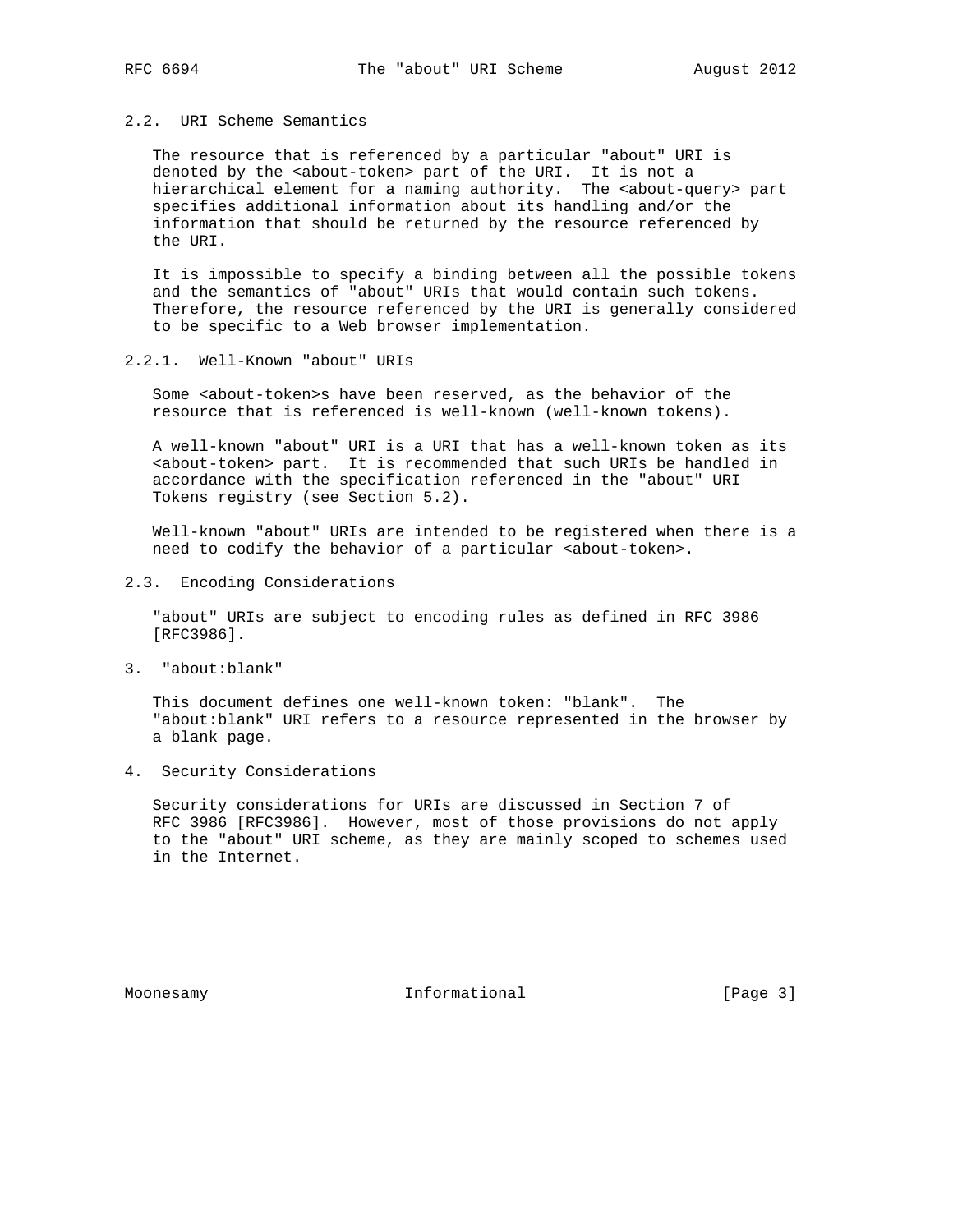"about" URIs can sometimes refer to sensitive information, such as user passwords stored in a cache, or parameters that, if changed, could affect a user's data. The application therefore needs to ensure that the user's data is secured and no threats are imposed by "about" URIs.

- 5. IANA Considerations
- 5.1. URI Scheme Registration

 The "about" URI scheme has been registered in the "Permanent URI Schemes" registry. The information below is provided according to the guidelines from RFC 4395 [RFC4395]:

URI scheme name: about

Status: Permanent

URI scheme syntax: See Section 2.1 of RFC 6694.

- URI scheme semantics: See Section 2.2 of RFC 6694.
- URI scheme encoding considerations: See Section 2.3 of RFC 6694.
- Applications that use the scheme: "about" URIs are predominantly used by Web browsers.
- Security considerations: See Section 4 of RFC 6694.
- Contact: IETF Applications Area Directors <app-ads@tools.ietf.org>
- Author/Change controller: IESG <iesg@ietf.org> (on behalf of the IETF)
- References: See Section 6 of RFC 6694.

Moonesamy **Informational Informational** [Page 4]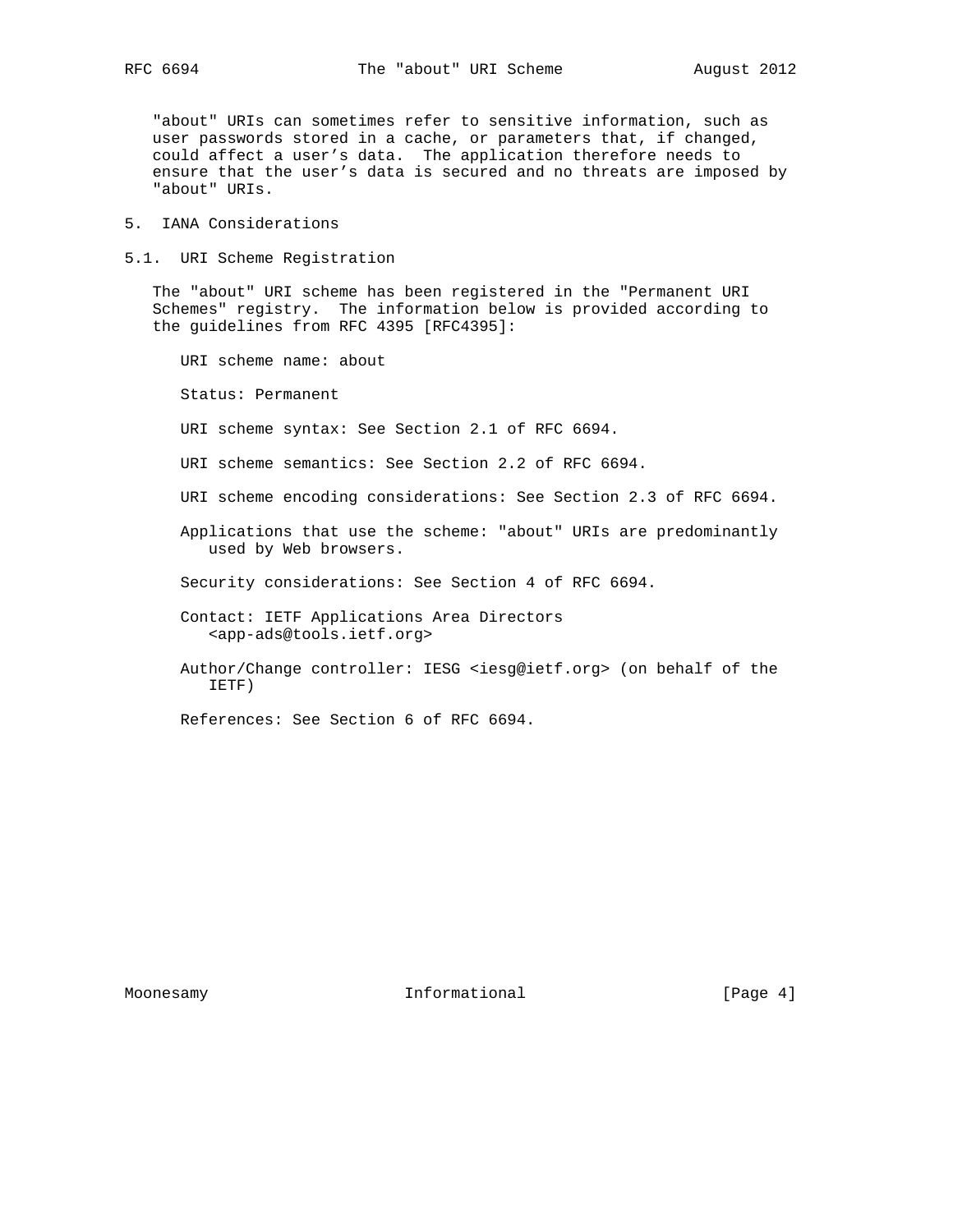5.2. A Registry for Well-Known Tokens

This document creates the '"about" URI Tokens' registry.

 The registry entries consist of three fields: Token, Description, and Reference. The Token field has to conform to <about-token> production as defined in Section 2.1. The initial assignment is as follows:

| Token | Description                                      | Reference |
|-------|--------------------------------------------------|-----------|
| blank | The about: blank URI references a<br>blank page. | RFC 6694  |

## 5.2.1. Registration Procedure

 The registration policy for this registry is "First Come First Served", as described in RFC 5226 [RFC5226]. The registrant of the token should provide the information mentioned in the following registration template:

- o Registered token: The desired well-known token to be used in "about" URIs.
- o Intended usage: A short description of how "about" URIs with the registered token are handled, including information about the referenced resource.
- o Contact/change controller: Person (including contact information) authorized to change this registration.
- o Specification: A stable reference to a document that specifies the registered "about" URI. The question of interoperability does not arise. The key motivation is to have a reference to a specification documenting well-known behavior of the "about" URI in Web browsers. As a rule of thumb, if the behavior is common to two or more Web browser implementations, it can be considered well-known. An existing assignment may be duplicated if the registered token is used in more than one Web browser implementation.

Moonesamy **Informational Informational** [Page 5]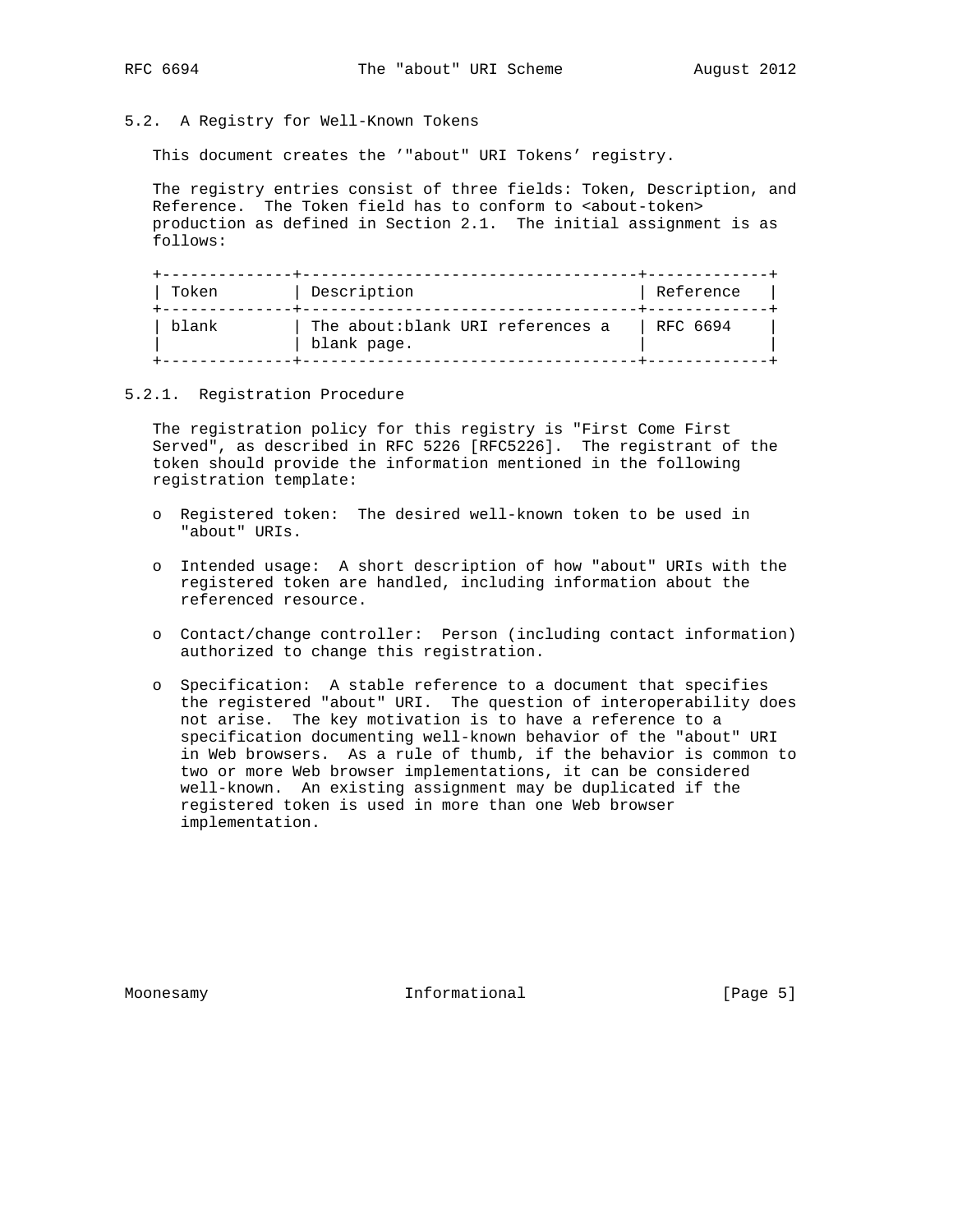The following is a template for the "blank" token:

- o Registered token: blank
- o Intended usage: The about:blank URI references a blank page.
- o Contact/change controller: IESG <iesg@ietf.org> (on behalf of the IETF).
- o Specification: RFC 6694
- 6. References
- 6.1. Normative References
	- [RFC3986] Berners-Lee, T., Fielding, R., and L. Masinter, "Uniform Resource Identifier (URI): Generic Syntax", STD 66, RFC 3986, January 2005.
	- [RFC5226] Narten, T. and H. Alvestrand, "Guidelines for Writing an IANA Considerations Section in RFCs", BCP 26, RFC 5226, May 2008.
	- [RFC5234] Crocker, D., Ed., and P. Overell, "Augmented BNF for Syntax Specifications: ABNF", STD 68, RFC 5234, January 2008.
- 6.2. Informative References
	- [RFC4395] Hansen, T., Hardie, T., and L. Masinter, "Guidelines and Registration Procedures for New URI Schemes", BCP 35, RFC 4395, February 2006.

Moonesamy **Informational Informational** [Page 6]